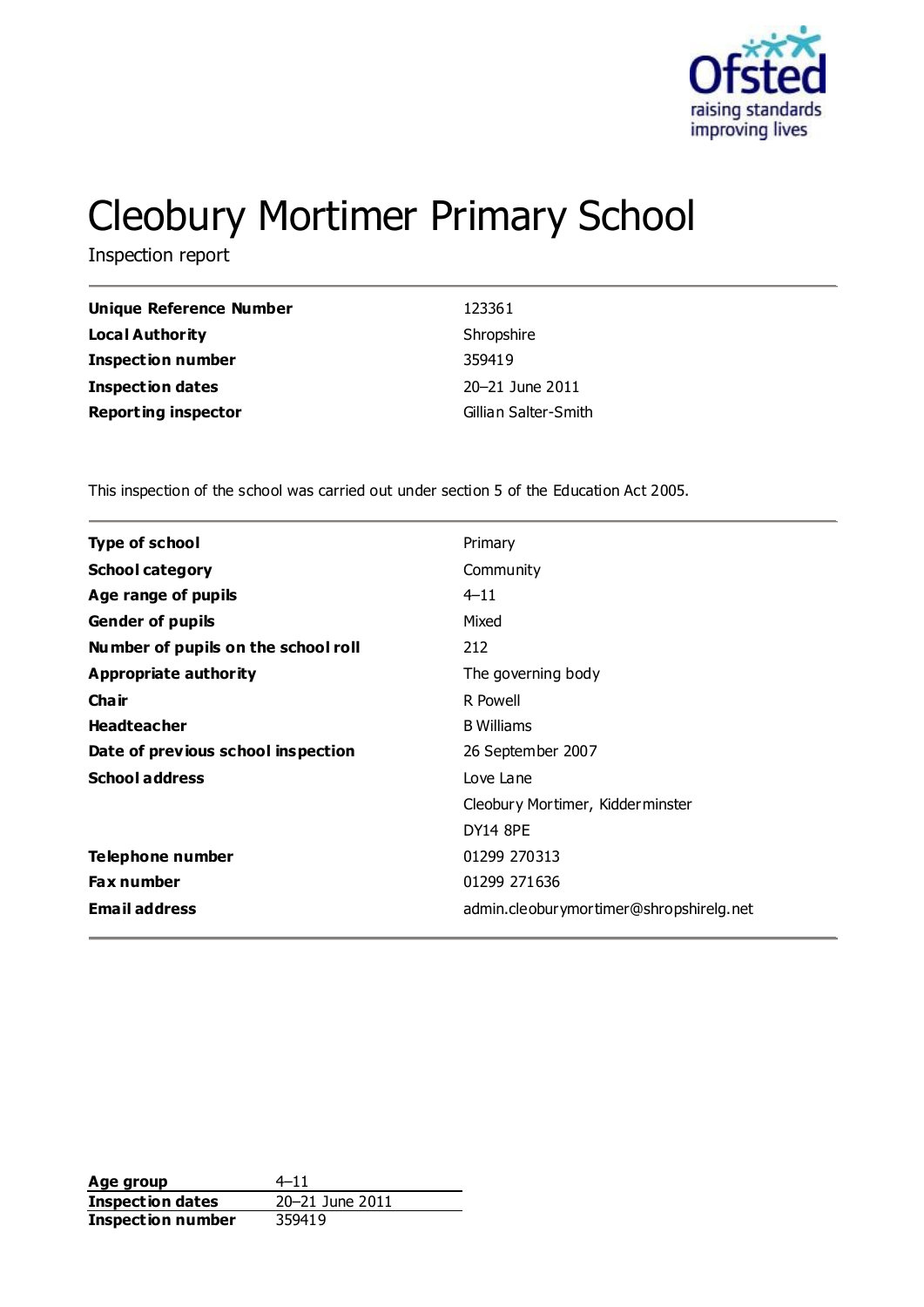The Office for Standards in Education, Children's Services and Skills (Ofsted) regulates and inspects to achieve excellence in the care of children and young people, and in education and skills for learners of all ages. It regulates and inspects childcare and children's social care, and inspects the Children and Family Court Advisory Support Service (Cafcass), schools, colleges, initial teacher training, work-based learning and skills training, adult and community learning, and education and training in prisons and other secure establishments. It assesses council children's services, and inspects services for looked after children, safeguarding and child protection.

Further copies of this report are obtainable from the school. Under the Education Act 2005, the school must provide a copy of this report free of charge to certain categories of people. A charge not exceeding the full cost of reproduction may be made for any other copies supplied.

If you would like a copy of this document in a different format, such as large print or Braille, please telephone 0300 123 4234, or email **[enquiries@ofsted.gov.uk](mailto:enquiries@ofsted.gov.uk)**.

You may copy all or parts of this document for non-commercial educational purposes, as long as you give details of the source and date of publication and do not alter the documentation in any way.

To receive regular email alerts about new publications, including survey reports and school inspection reports, please visit our website and go to 'Subscribe'.

Royal Exchange Buildings St Ann's Square Manchester M2 7LA T: 0300 123 4234 Textphone: 0161 618 8524 E: **[enquiries@ofsted.gov.uk](mailto:enquiries@ofsted.gov.uk)**

W: **[www.ofsted.gov.uk](http://www.ofsted.gov.uk/)**

© Crown copyright 2011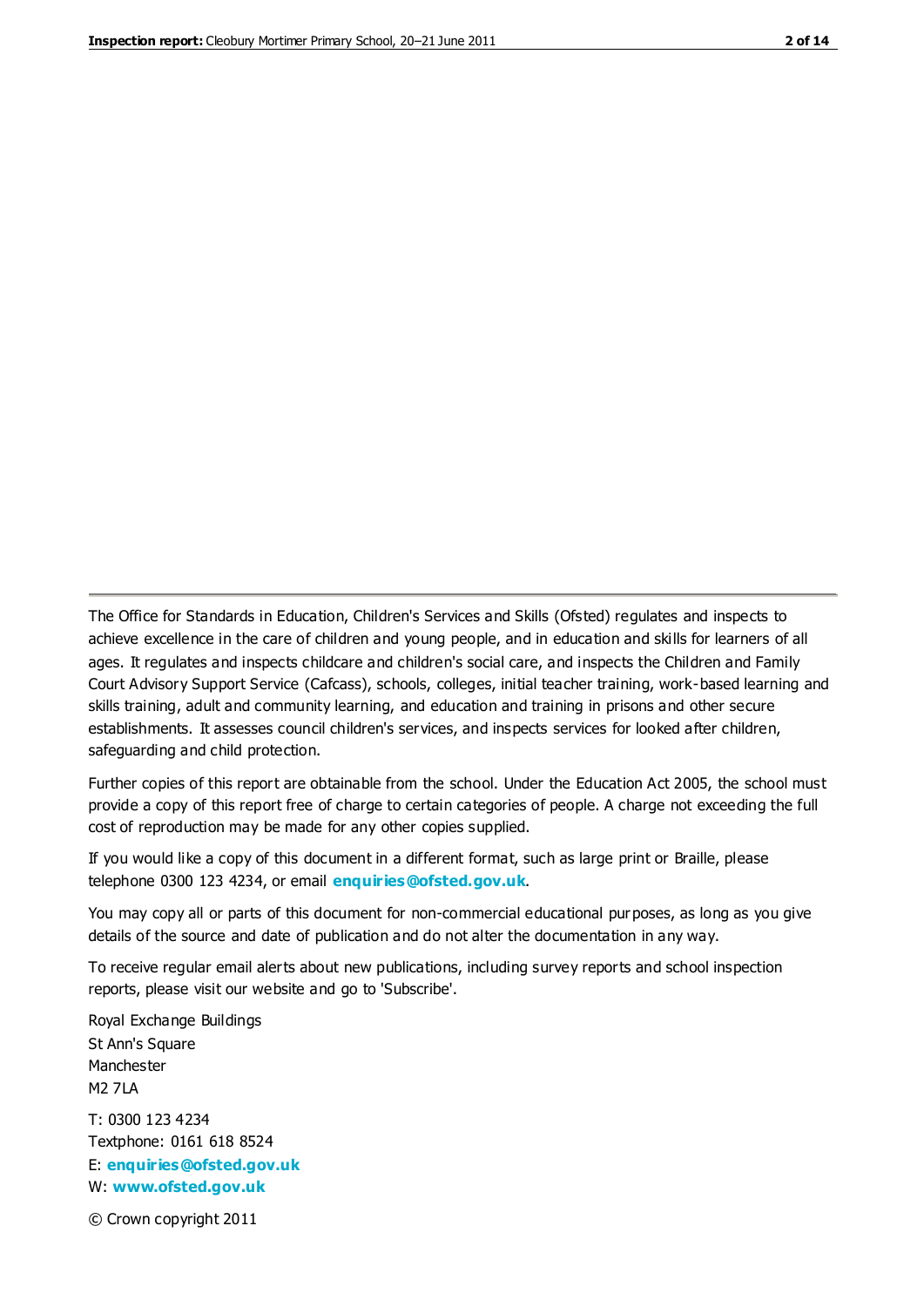# **Introduction**

This inspection was carried out by three additional inspectors. Fifteen lessons were observed and eight teachers seen. Meetings were held with groups of pupils, members of the governing body and staff. Telephone conversations were held with the local authority attached adviser and a small number of parents and carers. Inspectors observed the school's work, and scrutinise documentation that included the school's self-evaluation form, the school improvement plan, records of pupils' progress and attainment, policies and documents relating to safeguarding. Questionnaires received and anlaysed included 80 parents and carers, together with those from staff and pupils.

The inspection team reviewed many aspects of the school's work. It looked in detail at a number of key areas.

- How much the provision and children's progress in the Reception class have improved since the last inspection.
- How successful the school has been in ensuring consistency in attainment and progress in Key Stage 2, especially in relation to writing, boys and pupils with special educational needs and/or disabilities.
- Whether teaching and the use of assessment are consistently effective.
- How effective middle leaders are in bringing about improvements to provision and progress.

# **Information about the school**

This is an average-sized primary school. There is a higher percentage of girls than in the average primary school. The proportion of pupils known to be eligible for free school meals is close to the average. The vast majority of pupils are from White British backgrounds. A very few pupils are at the early stage of learning English. The proportion of pupils identified with special educational needs and/or disabilities is above average, while the proportion with a statement of special educational needs is average. The proportion of pupils moving into and out of the school is well above average.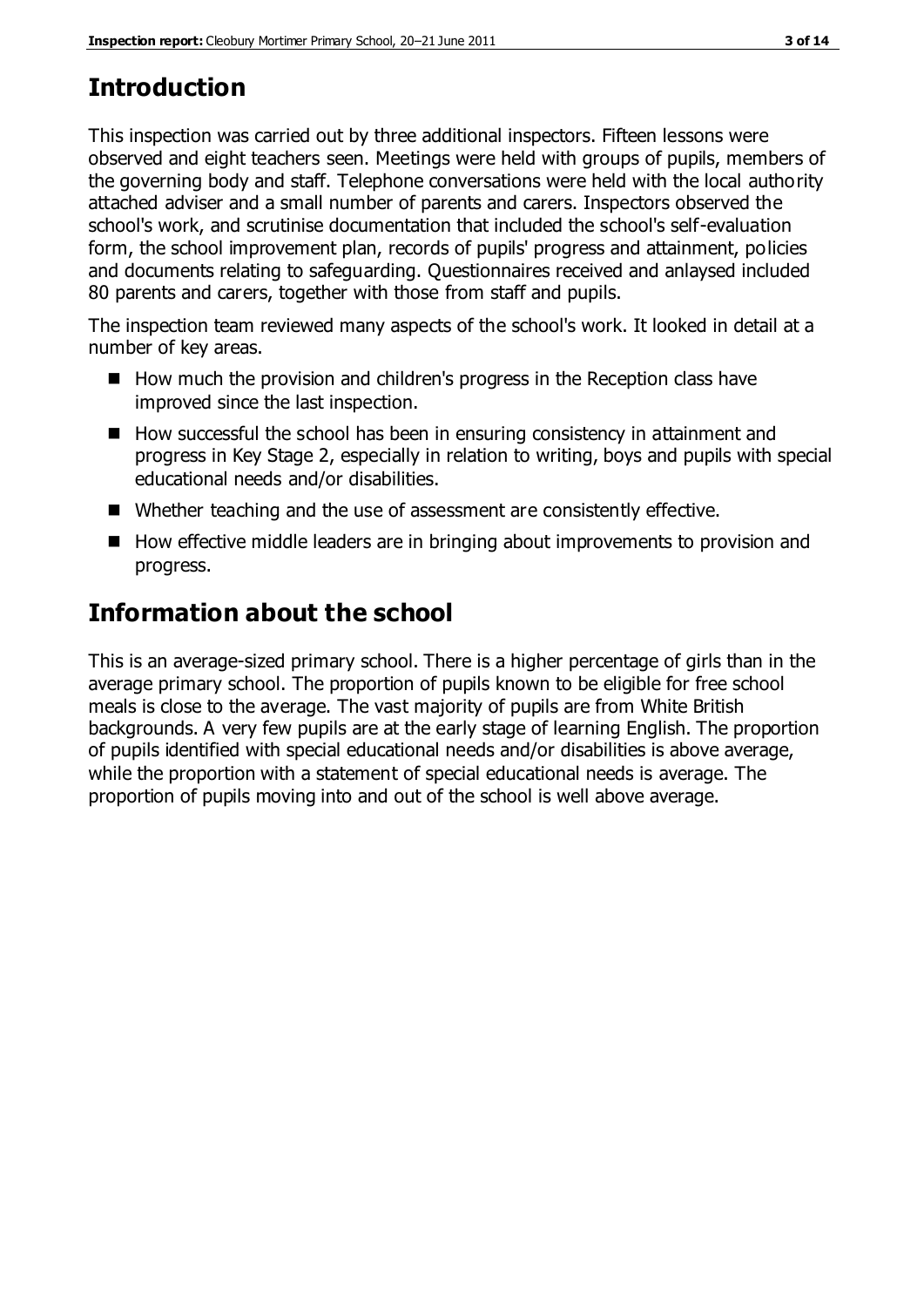# **Inspection judgements**

| Overall effectiveness: how good is the school?  |  |
|-------------------------------------------------|--|
| The school's capacity for sustained improvement |  |

## **Main findings**

Cleobury Mortimer Primary is a good school. Highly committed leaders and managers, well supported by a strong team of staff and the governing body, have relentlessly pursued improvement and succeeded in improving many aspects of the school's performance and provision. Good capacity to improve further is demonstrated clearly in the improved achievement of pupils, combined with the school's effective self evaluation. Parents and carers responding to the questionnaire are highly supportive of the school's work and many appreciate the improvements that have been made.

Pupils feel happy and safe in school because there is a secure environment where relationships between staff and pupils are caring and supportive. Staff know individual pupils well and provide good pastoral care and academic support, especially for those in potentially vulnerable circumstances. Pupils enjoy school, have positive attitudes to learning and achieve well because they are well taught. In the large majority of lessons, teaching, learning and progress are good and are occasionally outstanding. Pupils enjoy learning because the good curriculum includes exciting topics, activities, visits and visitors about which pupils are keen to find out more. Good opportunities for sport, music and art and design support pupils' personal and academic development. Children make a good start in the Reception class from starting points in their development that are broadly in line with expectations for their age. They are benefiting from a good focus on developing early speaking, reading and writing skills. Children enjoy the planned outdoor sessions enormously but there are few opportunities for children to choose when they can be busy outdoors.

Although judgements made in the school's self-evaluation are modest, rigorous monitoring of pupils' progress and teaching by senior and middle leaders has identified the right priorities. These are articulated clearly in the school improvement plan that underpins the strong drive for further improvement. Improved systems to assess and track pupils' progress are used by senior and middle leaders alongside class teachers to identify potential underperformance of pupils. Staff work successfully as a team to provide welltargeted support for these pupils. Well-focused professional development and staff coaching has led to greater consistency in teaching, although in some cases where there has been staff absence, the schools' high expectations of provision have not always been fully met. The governing body is supportive of the school's work and holds leaders to account. However, with many new members, its influence on long-term development is more limited and the skills required to monitor the school's performance are under developed.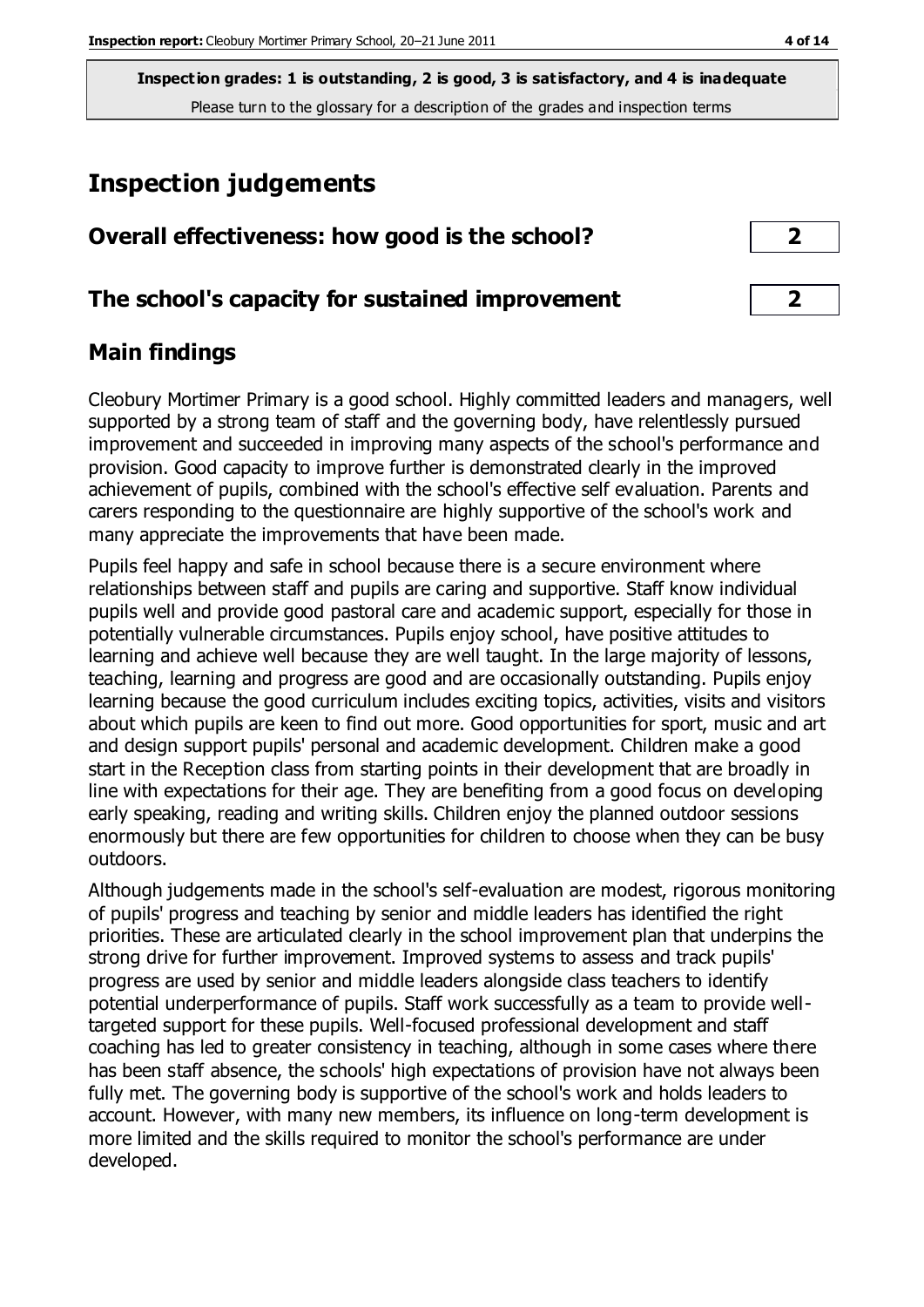#### **What does the school need to do to improve further?**

- Improve teaching further so that all lessons are at least good and there is a greater proportion that is outstanding within 12 months by:
	- making sure that learning tasks and activities fully match the needs of all pupils
	- providing more opportunities for pupils to work independently and solve problems
	- making sure that more-able pupils understand what more is expected of them in every lesson
	- monitoring provision even more stringently where there is discontinuity in staffing in order to assure continuity in the school's high expectations of teaching.
- Improve opportunities for outdoor learning for children in the Reception class by:
	- providing more opportunities for children to have access to outdoor learning when they are choosing activities and are busy independently
	- $-$  ensuring that more of the activities provided outdoors are related to the main focus areas for learning.
- **IMPROVE THE INSTENSI** Improve the influence of the governing body on the long-term development of the school by providing further training opportunities to develop the skills and confidence of members of the governing body, particularly in monitoring the school's performance and provision.

## **Outcomes for individuals and groups of pupils 2**

Pupils enjoy lessons, behave well and many say that learning is fun. They work diligently on tasks and enjoy talking through their ideas with each other in a well- structured and cooperative manner. They are lively, interested and curious about new ideas. For example, in a religious education lesson Year 5 pupils asked many questions about Sikh beliefs and showed great respect for a religion that was new to them. Pupils are well motivated and settle to tasks quickly, working without the direct supervision of an adult.

The focus in recent years on improving pupils' achievement particularly in writing and mathematics has been successful across the school and there is a rising trend of attainment at the end of Key Stages 1 and 2. Attainment by Year 2 is above average. Good teaching and well-targeted intervention programmes have helped pupils to catch up on previous underperformance, particularly in Key Stage 2. Inspection evidence shows that attainment in mathematics and English for Year 5 and 6 pupils, including writing, is above age-related expectations and that progress is at least good in nearly all year groups. The gap in performance between girls and boys, especially in writing, has closed with boys outperforming girls in some year groups. Pupils with special educational needs and/or disabilities make good progress because staff know their needs well. These pupils are well supported in class and additional specific support is given where it is needed. The few pupils learning English as an additional language make good progress because staff take care to ensure they understand lessons and they receive good support from visiting specialists.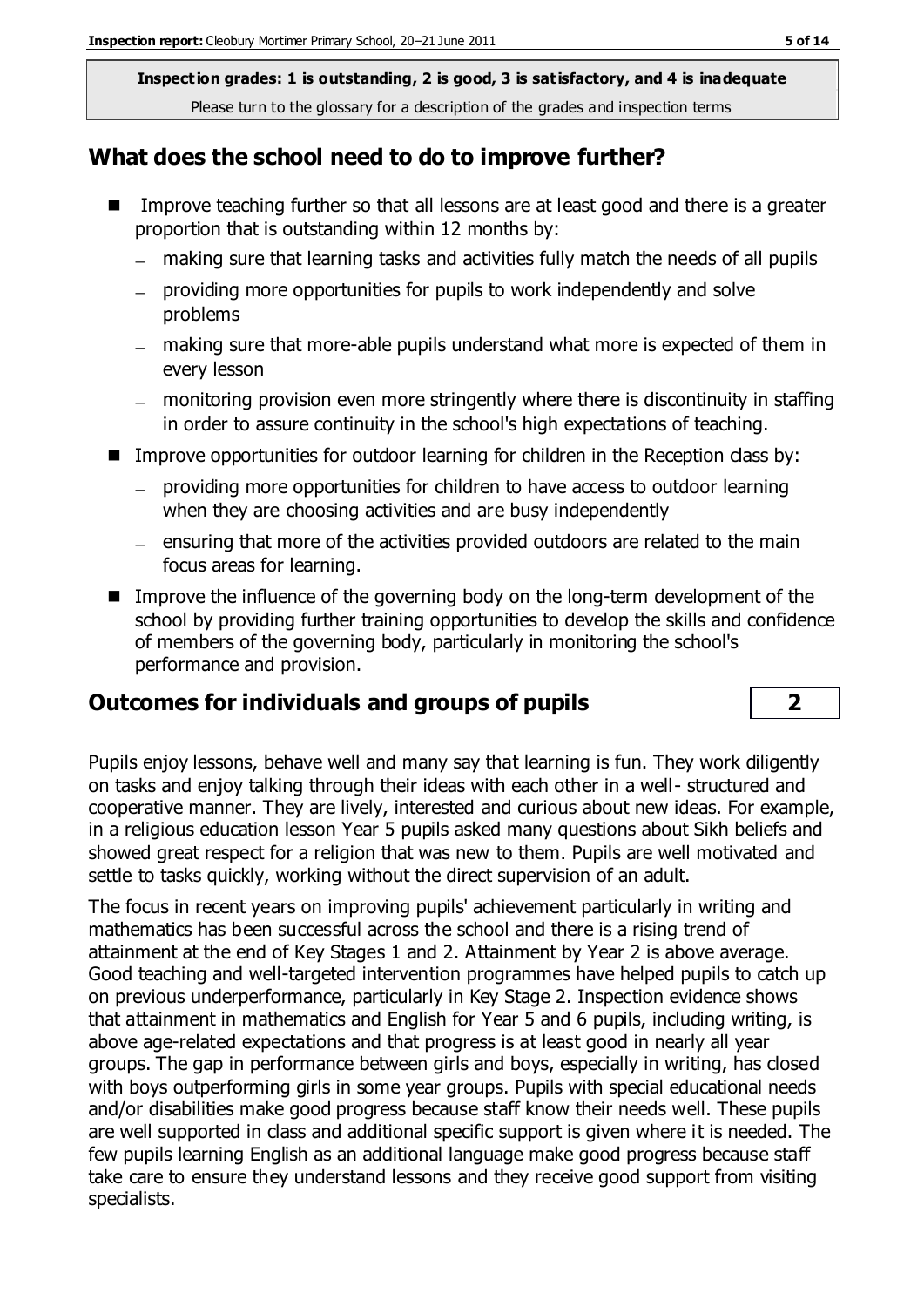A high proportion of pupils take part in extra-curricular sporting activities. Pupils enjoy plenty of physical activity at break and lunchtimes and they understand how to eat healthily. Pupils take on responsibilities seriously enjoying leading play activities and looking after younger pupils in the dining area. Many links between older and younger pupils, such as reading partners and buddies, give pupils the feeling of belonging to a large 'family'. The vast majority of pupils attend regularly and punctually. The school works effectively with a very few pupils with medical and social difficulties to help improve their attendance. Pupils have secure basic skills that they use in many contexts. Their social skills are well developed and they take initiative and responsibility, for example through the active pupil voice committee.

| Pupils' achievement and the extent to which they enjoy their learning                                                     | 2              |
|---------------------------------------------------------------------------------------------------------------------------|----------------|
| Taking into account:<br>Pupils' attainment <sup>1</sup>                                                                   | 2              |
| The quality of pupils' learning and their progress                                                                        | 2              |
| The quality of learning for pupils with special educational needs and/or disabilities<br>and their progress               |                |
| The extent to which pupils feel safe                                                                                      | $\overline{2}$ |
| Pupils' behaviour                                                                                                         | $\overline{2}$ |
| The extent to which pupils adopt healthy lifestyles                                                                       | $\overline{2}$ |
| The extent to which pupils contribute to the school and wider community                                                   | $\overline{2}$ |
| The extent to which pupils develop workplace and other skills that will contribute to<br>their future economic well-being |                |
| Taking into account:<br>Pupils' attendance <sup>1</sup>                                                                   | 3              |
| The extent of pupils' spiritual, moral, social and cultural development                                                   | 2              |

These are the grades for pupils' outcomes

<sup>1</sup> The grades for attainment and attendance are: 1 is high; 2 is above average; 3 is broadly average; and 4 is low

## **How effective is the provision?**

Lessons are purposeful and fun and pupils feel very well supported by their teachers. Teachers' good planning builds on prior learning and gaps are recognised and filled. Rigorous assessment systems enable teachers to develop a good understanding of individual needs. Teachers manage learning activities well so that learning takes place at a good pace. Pupils enjoy lessons because they are often based on pupils' own experiences, and resources are used well to stimulate imaginative responses. For example, pupils planned and wrote leaflets for tourists following a visit to a nearby castle. Pupils know their specific targets for literacy and numeracy and find them helpful in knowing what to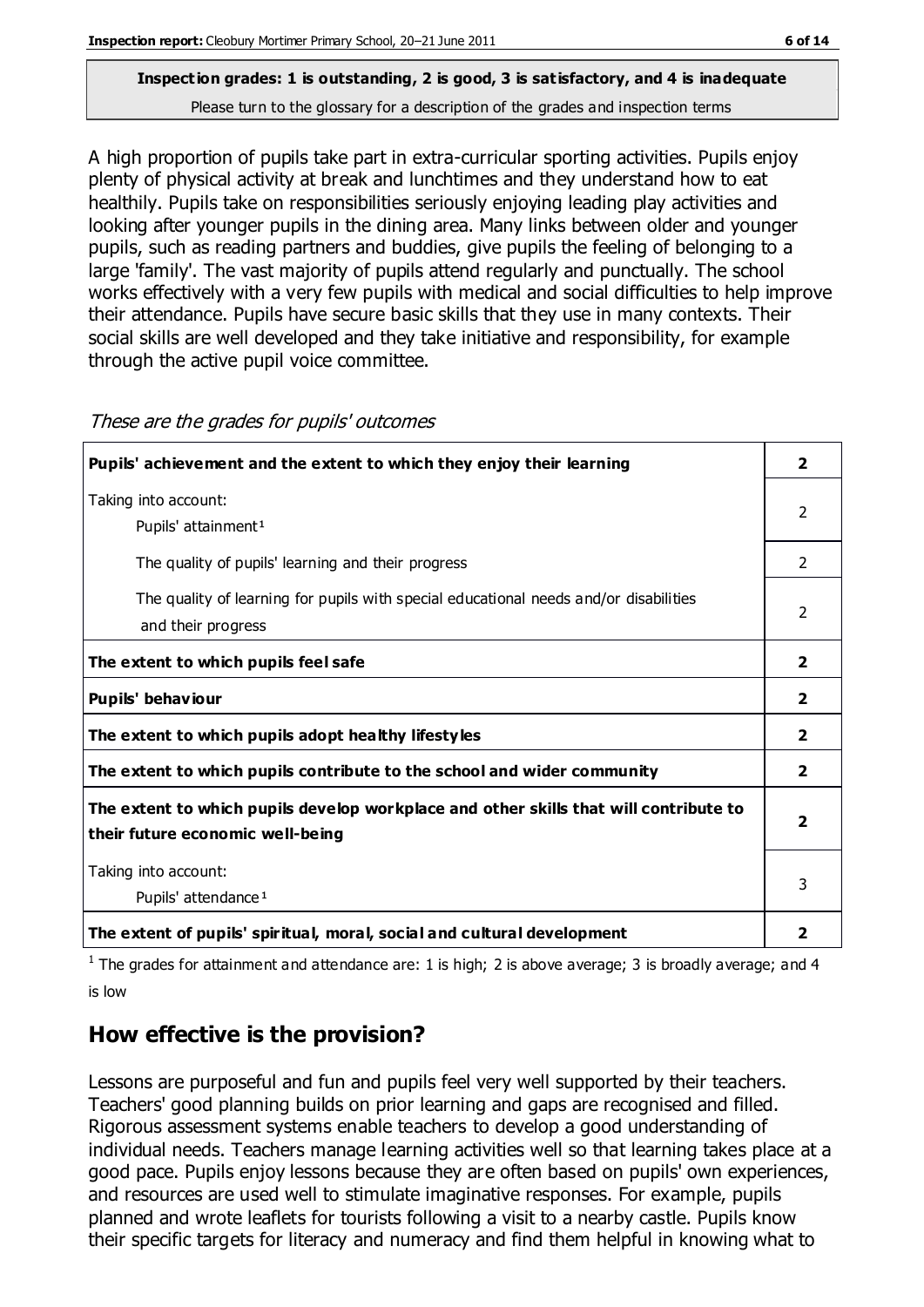concentrate on in lessons. Older pupils often review each other's work, and this helps to consolidate their own understanding. Teachers mark pupils' work regularly and identify clearly for pupils the next steps in learning. There are occasional gaps in marking where there has been discontinuity of teaching. Although success criteria for lessons are shared with pupils, it is not always clear what more is expected of the most-able pupils. Tasks are not always well matched to pupils' different needs so that on occasions less able pupils need more support. Opportunities for pupils to follow up tasks independently and solve problems are not fully exploited.

The curriculum is well planned to ensure progression in learning basic skills and to meet pupils' different needs. Pupils have increasingly good opportunities to practise their literacy and information communication and technology skills within the context of themes and activities that they find interesting. An excellent range of enrichment activities developed in effective partnership with other schools supports pupils' personal and academic development. Early identification of pupils with special educational needs and/or disabilities is ensuring that pupils receive support which is well tailored to their needs.

The school is a welcoming attractive environment with much display of pupils' work that celebrates their achievements. Pupils joining the school mid-year are very well supported and the pupils play an important role in making new children feel welcome. The school is successful in encouraging the good attendance and punctuality of the vast majority of pupils, and is working effectively to increase the attendance of a few whose attendance is below average. The school works very effectively in good partnership with local agencies to ensure that pupils in potentially vulnerable circumstances and those with special educational needs and/or disabilities receive the right support to help them feel settled and secure in school.

| The quality of teaching                                                                                    |  |
|------------------------------------------------------------------------------------------------------------|--|
| Taking into account:<br>The use of assessment to support learning                                          |  |
| The extent to which the curriculum meets pupils' needs, including, where relevant,<br>through partnerships |  |
| The effectiveness of care, guidance and support                                                            |  |

These are the grades for the quality of provision

#### **How effective are leadership and management?**

Senior leaders set high expectations of staff, pupils and themselves and are highly motivated in seeking improvements. Challenging targets are set for pupil and staff performance. The staff team, including middle leaders, have been galvanised to work towards common purposes and have been successful in improving the effectiveness of provision and supporting accelerated progress. Key areas of weakness such as pupils' writing skills and pupils' calculation skills in mathematics have been tackled effectively. Difficulties associated with the continuity of staffing have largely been overcome but there are instances where the school's high expectations have not always been fully met.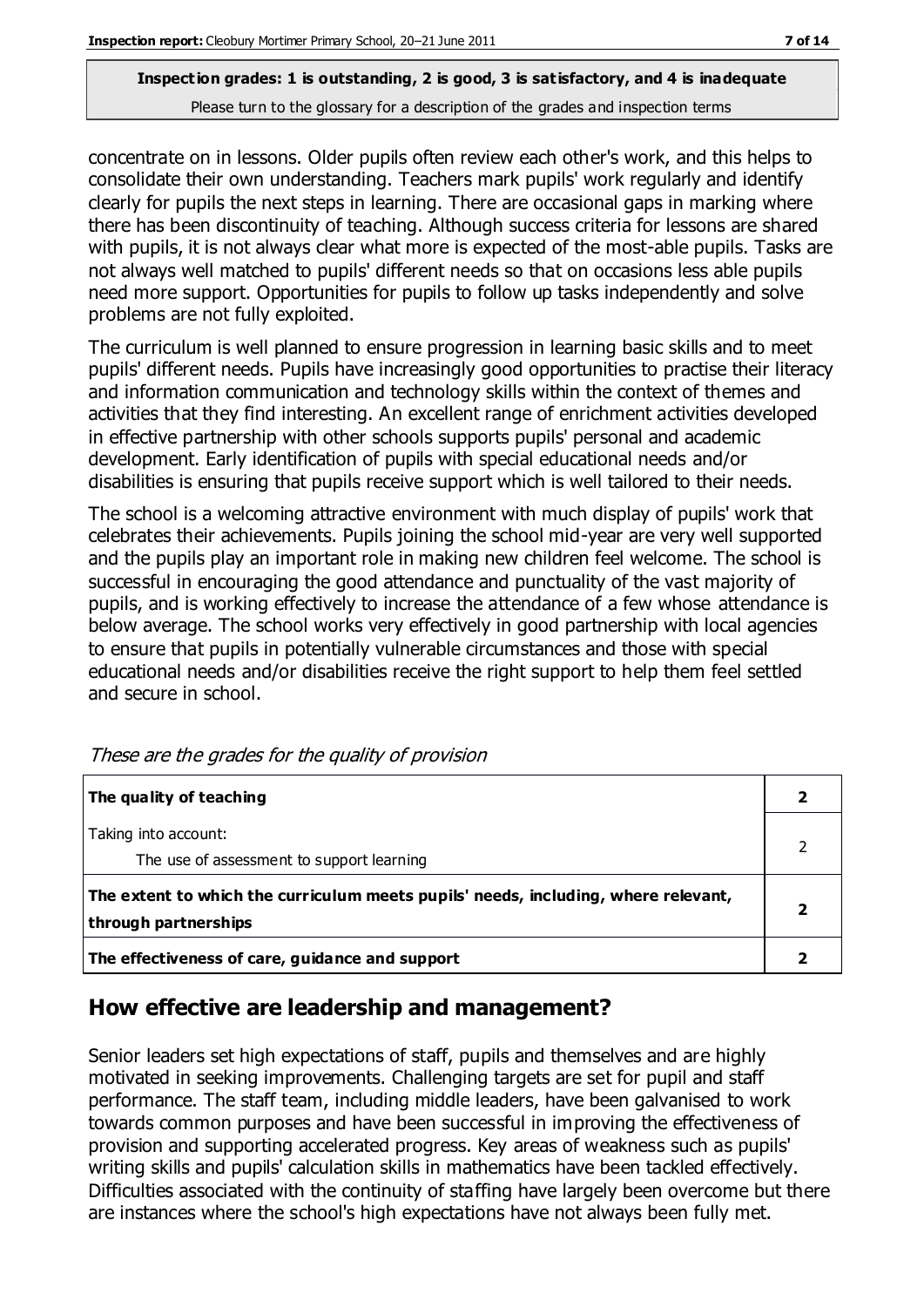The governing body fulfils its statutory duties, including those for ensuring equality of opportunities. It is supportive of the school's work and holds senior leaders to account. Members of the governing body are increasingly involved in working alongside staff in the school and seeing the work of the school first hand. There has not yet been sufficient training to develop fully the skills and confidence of the many new members of the governing body in monitoring the work of the school.

The governing body ensures that arrangements for safeguarding meet requirements and are stringently implemented. Policies and procedures for child protection are securely in place and reflect good practice. Staff work very effectively with external agencies to support children most at risk. Parents and pupils are well informed of how to maintain safety through the internet.

Provision for community cohesion is thoughtfully planned so that pupils have good opportunities to develop understanding and tolerance of people from different backgrounds and cultures. Good links with an inner city school and with schools across the globe provide rich direct communication with a wide variety of pupils. The school community is harmonious and pupils develop respect and understanding of each other's differences.

| The effectiveness of leadership and management in embedding ambition and driving<br><i>improvement</i>                                                           |                |
|------------------------------------------------------------------------------------------------------------------------------------------------------------------|----------------|
| Taking into account:<br>The leadership and management of teaching and learning                                                                                   | 2              |
| The effectiveness of the governing body in challenging and supporting the<br>school so that weaknesses are tackled decisively and statutory responsibilities met | 3              |
| The effectiveness of the school's engagement with parents and carers                                                                                             | $\mathbf{2}$   |
| The effectiveness of partnerships in promoting learning and well-being                                                                                           | $\mathbf{2}$   |
| The effectiveness with which the school promotes equality of opportunity and tackles<br>discrimination                                                           | $\overline{2}$ |
| The effectiveness of safeguarding procedures                                                                                                                     | $\overline{2}$ |
| The effectiveness with which the school promotes community cohesion                                                                                              | $\mathbf{2}$   |
| The effectiveness with which the school deploys resources to achieve value for money                                                                             | 2              |

These are the grades for leadership and management

## **Early Years Foundation Stage**

Provision in the Reception class has improved since the previous inspection when it was inadequate and it is now good. Children enjoy their time in the Reception class and make good progress, reaching most of their early learning goals. Staff observe, assess and record children's progress closely. Consequently, adults know the children very well and tailor activities and their communications with them to an appropriate level. Activities are well planned to develop children's early reading and writing skills within a balance of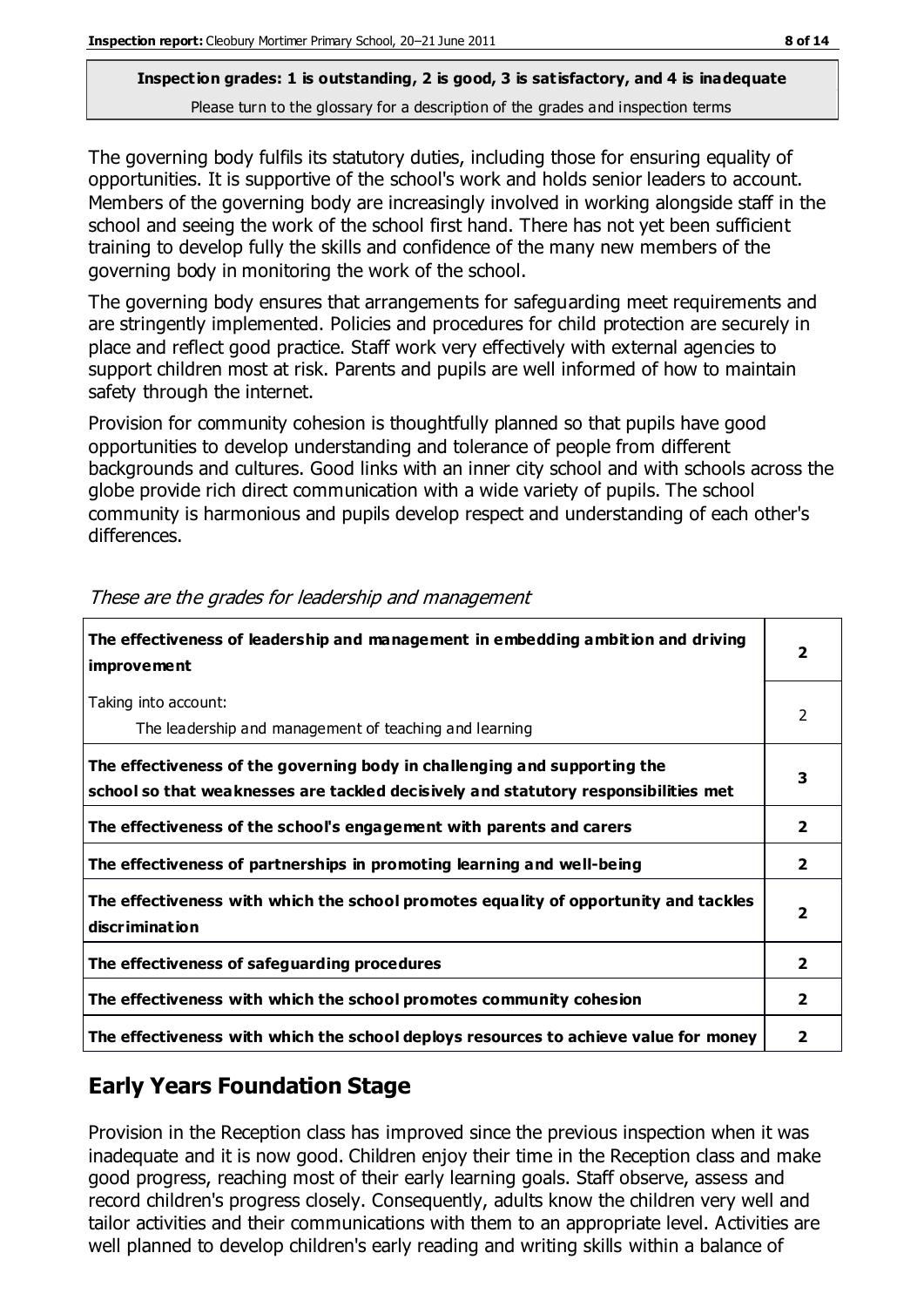activities led by teachers and those chosen by children, particularly in the indoor and veranda environments. Children are very familiar with the routines of the classroom. They adopt safe practice, share well with other children and respond quickly to adult instructions. They understand the need for good hygiene such as hand washing, particularly after 'messy' outdoor activities. Leaders ensure that the learning environment is safe and that adults are clear of the school's focus on children's achievement and wellbeing. Leaders are ambitious for children's further improvement and development and as a result the curriculum enrichment adopted in Reception is developed into Year 1 in order to enhance children's progress as they move in Key Stage 1. Although children enjoy the planned access to the outdoor environment a great deal, they have limited access to the outdoors when making choices about how they can be busy, active and learning. The range of outdoor activities planned to develop the main focus areas for learning is limited. By the end of the Reception year most children, including those who join in January, make good progress and reach a good level of development in most areas of learning. Few reach higher than the expected level of development for their age.

**Overall effectiveness of the Early Years Foundation Stage 2** Taking into account: Outcomes for children in the Early Years Foundation Stage 2 The quality of provision in the Early Years Foundation Stage 2 The effectiveness of leadership and management of the Early Years Foundation Stage 2

#### These are the grades for the Early Years Foundation Stage

#### **Views of parents and carers**

The number of parents and carers who returned questionnaire was around the average for this type of school. The overwhelming majority are happy with their child's experience at the school. Many commented on how the school has improved in recent years. Parents and carers' comment on the good care and support provide for individuals, especially those with special educational needs and/or disabilities. A very few parents have concerns that bullying is not dealt with effectively. Inspectors found that pupils understand what to do if they are bullied and that most cases are dealt with effectively by the school. A concern about the continuity of staffing and disruption to learning was expressed by a very small proportion of parents and carers. Inspectors found that the school's high expectations were not always met with regard to some aspects of teaching. However, the overall progress of pupils remains good.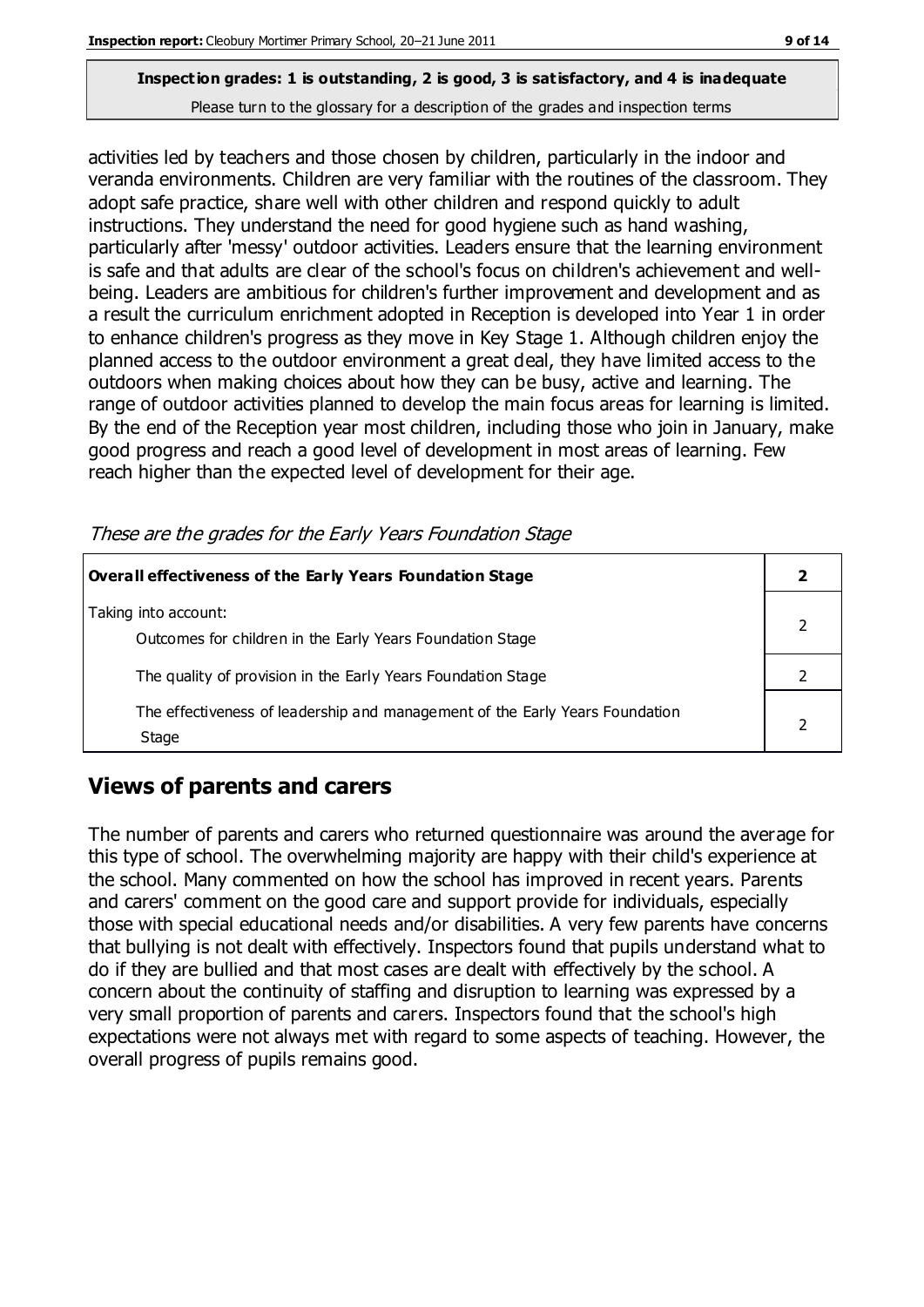#### **Responses from parents and carers to Ofsted's questionnaire**

Ofsted invited all the registered parents and carers of pupils registered at Cleobury Mortimer Primary School to complete a questionnaire about their views of the school.

In the questionnaire, parents and carers were asked to record how strongly they agreed with 13 statements about the school. The inspection team received 80 completed questionnaires by the end of the on-site inspection. In total, there are 212 pupils registered at the school.

| <b>Statements</b>                                                                                                                                                                                                                                       | <b>Strongly</b><br>agree |               | <b>Agree</b> |               |                | <b>Disagree</b> |                | <b>Strongly</b><br>disagree |
|---------------------------------------------------------------------------------------------------------------------------------------------------------------------------------------------------------------------------------------------------------|--------------------------|---------------|--------------|---------------|----------------|-----------------|----------------|-----------------------------|
|                                                                                                                                                                                                                                                         | <b>Total</b>             | $\frac{0}{0}$ | <b>Total</b> | $\frac{0}{0}$ | <b>Total</b>   | $\frac{0}{0}$   | <b>Total</b>   | $\frac{0}{0}$               |
| My child enjoys school                                                                                                                                                                                                                                  | 47                       | 59            | 30           | 38            | 1              | $\mathbf{1}$    | $\mathbf 0$    | $\mathbf 0$                 |
| The school keeps my child<br>safe                                                                                                                                                                                                                       | 58                       | 73            | 22           | 28            | 0              | 0               | $\mathbf 0$    | $\mathbf 0$                 |
| My school informs me about<br>my child's progress                                                                                                                                                                                                       | 47                       | 59            | 32           | 40            | 1              | $\mathbf{1}$    | $\mathbf 0$    | $\mathbf 0$                 |
| My child is making enough<br>progress at this school                                                                                                                                                                                                    | 38                       | 48            | 39           | 49            | 3              | 4               | 0              | $\mathbf 0$                 |
| The teaching is good at this<br>school                                                                                                                                                                                                                  | 50                       | 63            | 29           | 36            | 1              | $\mathbf{1}$    | $\mathbf 0$    | $\mathbf 0$                 |
| The school helps me to<br>support my child's learning                                                                                                                                                                                                   | 40                       | 50            | 37           | 46            | 3              | 4               | $\mathbf 0$    | $\mathbf 0$                 |
| The school helps my child to<br>have a healthy lifestyle                                                                                                                                                                                                | 54                       | 68            | 23           | 29            | 3              | 4               | $\mathbf 0$    | $\mathbf 0$                 |
| The school makes sure that<br>my child is well prepared for<br>the future (for example<br>changing year group,<br>changing school, and for<br>children who are finishing<br>school, entering further or<br>higher education, or entering<br>employment) | 45                       | 56            | 26           | 33            | $\overline{4}$ | 5               | $\mathbf 0$    | $\mathbf 0$                 |
| The school meets my child's<br>particular needs                                                                                                                                                                                                         | 48                       | 60            | 26           | 33            | 5              | 6               | $\mathbf 0$    | $\mathbf 0$                 |
| The school deals effectively<br>with unacceptable behaviour                                                                                                                                                                                             | 45                       | 56            | 25           | 31            | 7              | 9               | $\overline{2}$ | 3                           |
| The school takes account of<br>my suggestions and concerns                                                                                                                                                                                              | 43                       | 54            | 29           | 36            | 8              | $10\,$          | 0              | 0                           |
| The school is led and<br>managed effectively                                                                                                                                                                                                            | 43                       | 54            | 21           | 26            | 10             | 13              | $\overline{2}$ | 3                           |
| Overall, I am happy with my<br>child's experience at this<br>school                                                                                                                                                                                     | 56                       | 70            | 23           | 29            | $\mathbf 1$    | $\mathbf{1}$    | $\mathbf 0$    | $\mathbf 0$                 |

The table above summarises the responses that parents and carers made to each statement. The percentages indicate the proportion of parents and carers giving that response out of the total number of completed questionnaires. Where one or more parents and carers chose not to answer a particular question, the percentages will not add up to 100%.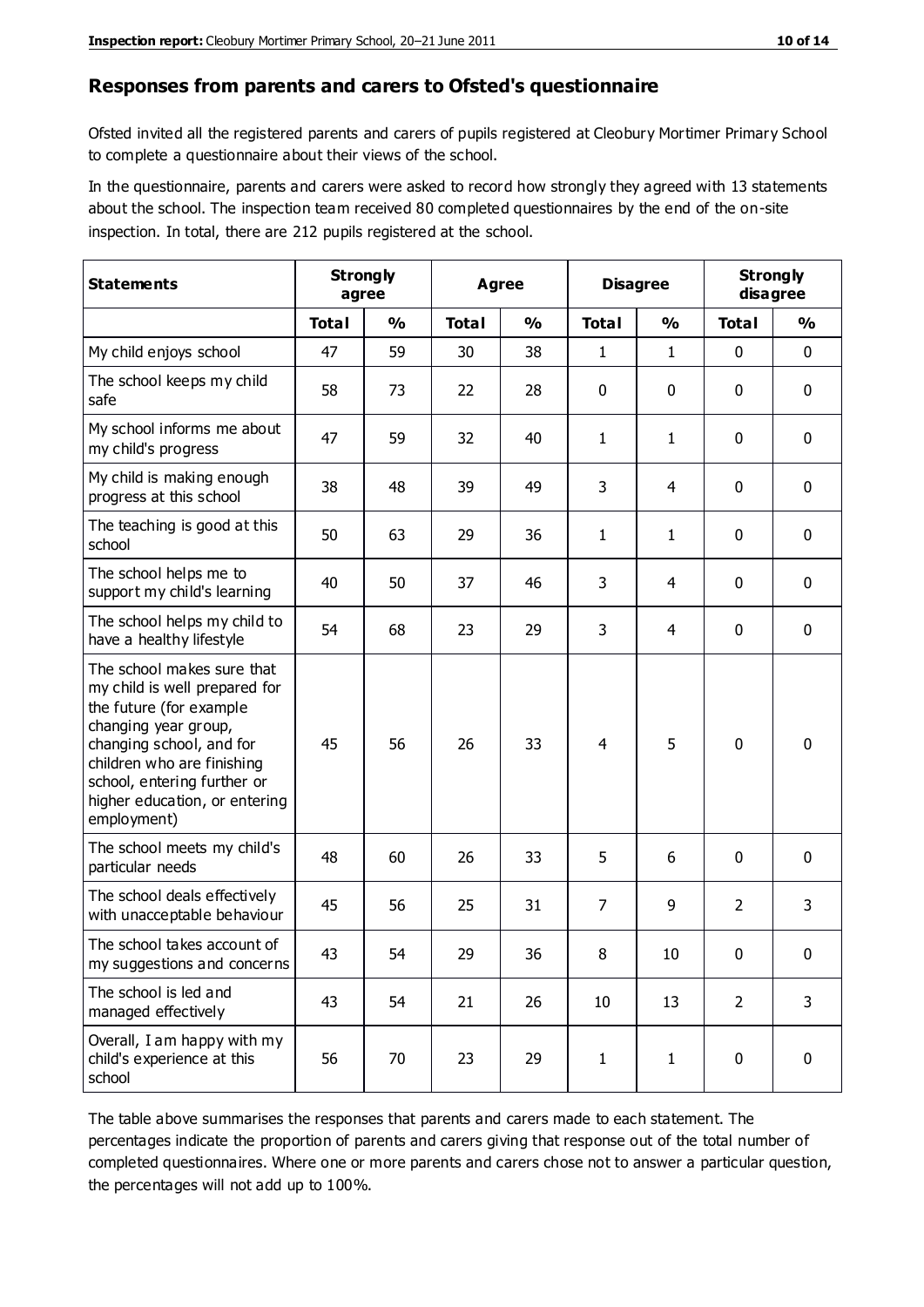## **Glossary**

| Grade   | <b>Judgement</b> | <b>Description</b>                                                                                                                                                                                                            |
|---------|------------------|-------------------------------------------------------------------------------------------------------------------------------------------------------------------------------------------------------------------------------|
| Grade 1 | Outstanding      | These features are highly effective. An outstanding school<br>provides exceptionally well for all its pupils' needs.                                                                                                          |
| Grade 2 | Good             | These are very positive features of a school. A school that<br>is good is serving its pupils well.                                                                                                                            |
| Grade 3 | Satisfactory     | These features are of reasonable quality. A satisfactory<br>school is providing adequately for its pupils.                                                                                                                    |
| Grade 4 | Inadequate       | These features are not of an acceptable standard. An<br>inadequate school needs to make significant improvement<br>in order to meet the needs of its pupils. Ofsted inspectors<br>will make further visits until it improves. |

#### **What inspection judgements mean**

## **Overall effectiveness of schools**

|                       | Overall effectiveness judgement (percentage of schools) |      |                     |                   |
|-----------------------|---------------------------------------------------------|------|---------------------|-------------------|
| <b>Type of school</b> | <b>Outstanding</b>                                      | Good | <b>Satisfactory</b> | <b>Inadequate</b> |
| Nursery schools       | 46                                                      | 48   | 6                   |                   |
| Primary schools       | 6                                                       | 47   | 40                  | 7                 |
| Secondary schools     | 12                                                      | 39   | 38                  | 11                |
| Sixth forms           | 13                                                      | 42   | 41                  | 3                 |
| Special schools       | 28                                                      | 49   | 19                  | 4                 |
| Pupil referral units  | 14                                                      | 45   | 31                  | 10                |
| All schools           | 10                                                      | 46   | 37                  |                   |

New school inspection arrangements were introduced on 1 September 2009. This means that inspectors now make some additional judgements that were not made previously.

The data in the table above are for the period 1 September 2010 to 31 December 2010 and are consistent with the latest published official statistics about maintained school inspection outcomes (see **[www.ofsted.gov.uk](http://www.ofsted.gov.uk/)**).

The sample of schools inspected during 2010/11 was not representative of all schools nationally, as weaker schools are inspected more frequently than good or outstanding schools.

Percentages are rounded and do not always add exactly to 100.

Sixth form figures reflect the judgements made for the overall effectiveness of the sixth form in secondary schools, special schools and pupil referral units.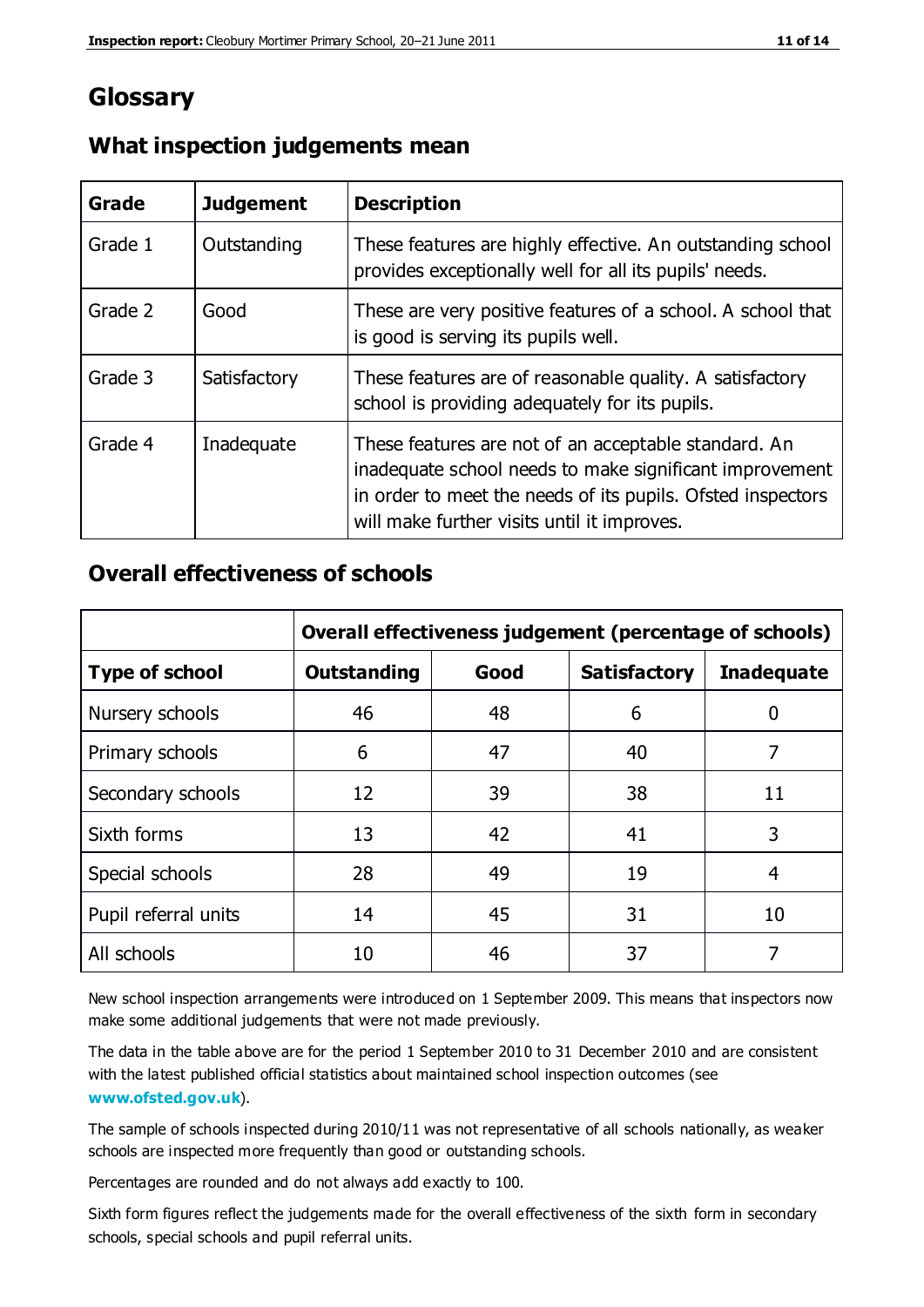# **Common terminology used by inspectors**

| Achievement:               | the progress and success of a pupil in their learning,<br>development or training.                                                                                                                                                          |  |  |
|----------------------------|---------------------------------------------------------------------------------------------------------------------------------------------------------------------------------------------------------------------------------------------|--|--|
| Attainment:                | the standard of the pupils' work shown by test and<br>examination results and in lessons.                                                                                                                                                   |  |  |
| Capacity to improve:       | the proven ability of the school to continue<br>improving. Inspectors base this judgement on what<br>the school has accomplished so far and on the quality<br>of its systems to maintain improvement.                                       |  |  |
| Leadership and management: | the contribution of all the staff with responsibilities,<br>not just the headteacher, to identifying priorities,<br>directing and motivating staff and running the school.                                                                  |  |  |
| Learning:                  | how well pupils acquire knowledge, develop their<br>understanding, learn and practise skills and are<br>developing their competence as learners.                                                                                            |  |  |
| Overall effectiveness:     | inspectors form a judgement on a school's overall<br>effectiveness based on the findings from their<br>inspection of the school. The following judgements,<br>in particular, influence what the overall effectiveness<br>judgement will be. |  |  |
|                            | The school's capacity for sustained<br>improvement.                                                                                                                                                                                         |  |  |
|                            | Outcomes for individuals and groups of pupils.                                                                                                                                                                                              |  |  |
|                            | The quality of teaching.                                                                                                                                                                                                                    |  |  |
|                            | The extent to which the curriculum meets<br>pupils' needs, including, where relevant,<br>through partnerships.                                                                                                                              |  |  |
|                            | The effectiveness of care, guidance and<br>support.                                                                                                                                                                                         |  |  |
| Progress:                  | the rate at which pupils are learning in lessons and<br>over longer periods of time. It is often measured by<br>comparing the pupils' attainment at the end of a key                                                                        |  |  |

stage with their attainment when they started.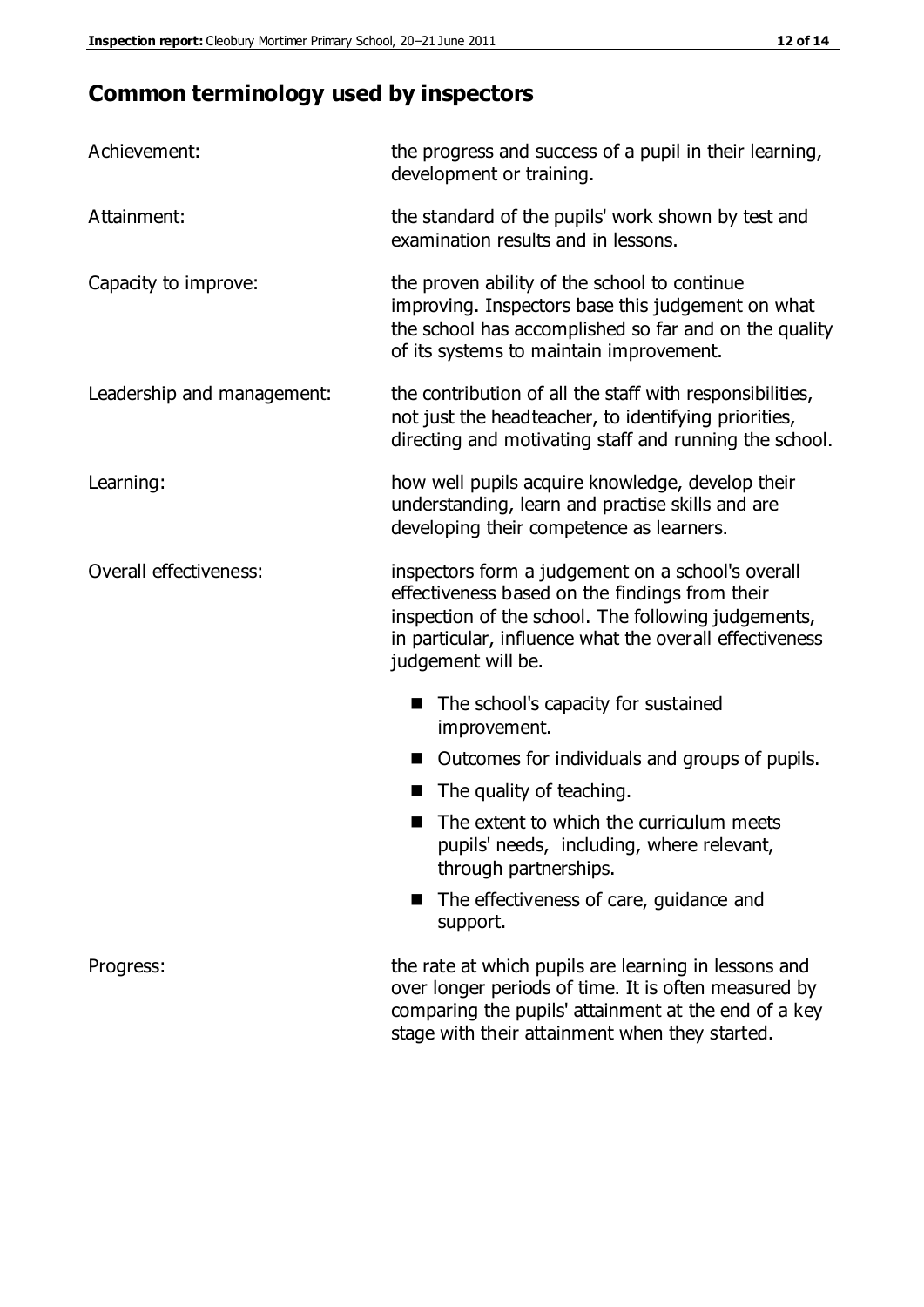## **This letter is provided for the school, parents and carers to share with their children. It describes Ofsted's main findings from the inspection of their school.**

22 June 2011

#### Dear pupils

#### **Inspection of Cleobury Mortimer Primary School, Kidderminster, DY14 8PE**

Thank you for the welcome you gave to the inspection team. We enjoyed talking to many of you and seeing you all at work in lessons.

Your school has improved a great deal since the last time inspectors visited. It is now a good school. You behave well and make good progress because you are well taught. Many of you reach better than average standards in English and mathematics because the leaders of the school, supported by the governors (who are a group of people who help to run the school), have successfully focused on improving assessment and teaching. You are becoming more confident learners ready to tackle difficult tasks. You behave well and you receive good care and support because staff know you all very well and take great care to ensure that your needs are met and that you all, including those who joined the school mid-year, are happy, settled and ready to learn. Your headteacher and her senior staff are ambitious to make the school even better. In order to support them we have asked them to:

- improve teaching even more so that all lessons are good and more are outstanding within 12 months
- improve opportunities for outdoor learning in the Reception class
- **E** ensure new governors are able to play their full part in helping the school.

You have a role to play in bringing about improvements. Attend school regularly and punctually, try your best in all your lessons and do not be afraid to tackle difficult and challenging tasks in lessons. On behalf of the inspection team, I pass on their good wishes for your futures.

Yours sincerely

Gillian Salter-Smith Lead inspector